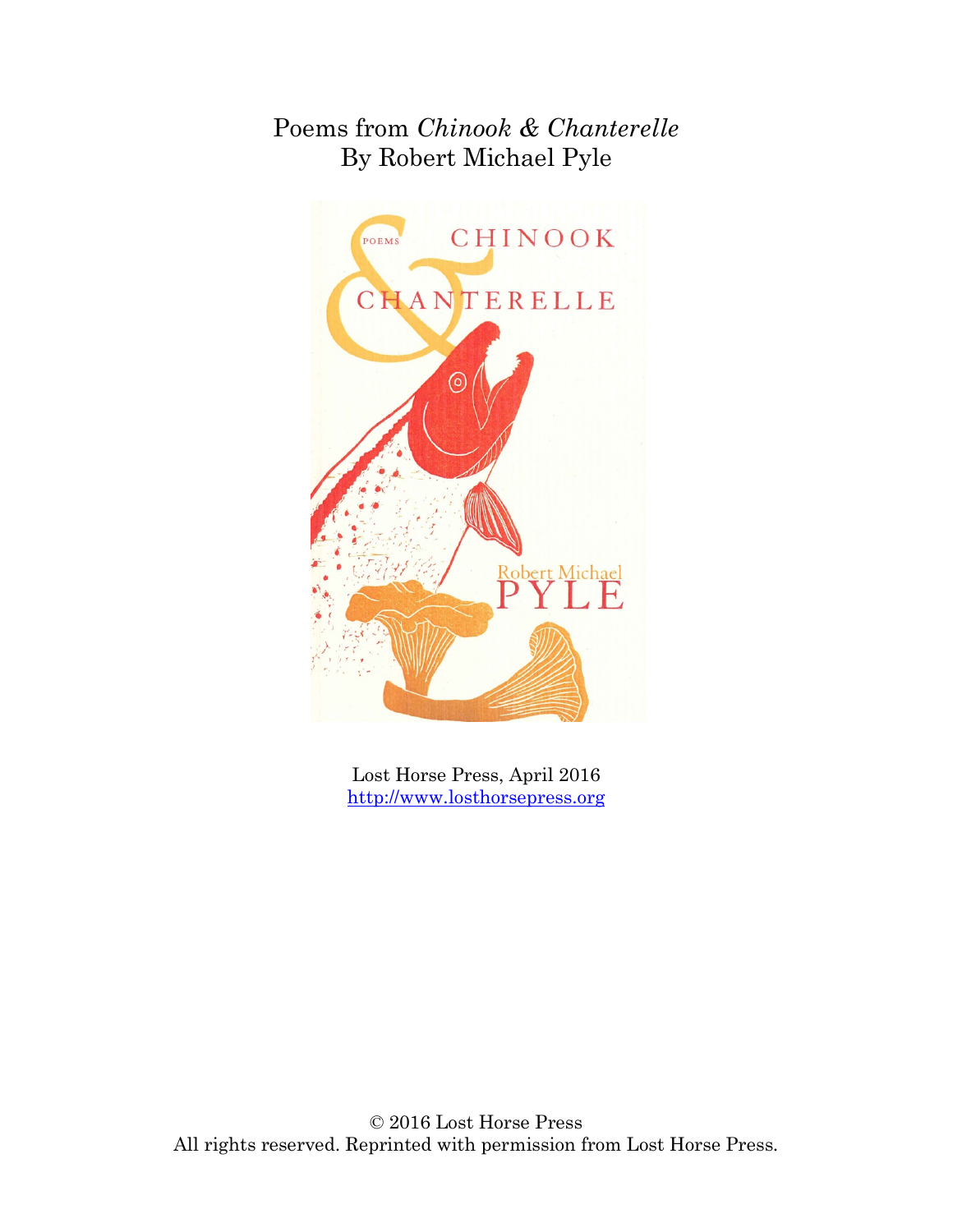## THE ROOM OF LOST ITEMS

What if you opened a door and there was a room with everything you'd ever lost? The paper flowers you made for your mother, that blew away in the snow. All the jackets you left on buses. That scab. The hats alone would fill a long shelf! The heather purple deerstalker, the 3X Beaver Stetson smokey, the Hoss Cartwright 10-gallon that badly needed losing. Remember that beautiful scarf left in the lecture hall? The binoculars that were part of your body for 40 years? The wallets? The gloves? All those things you promised not to lose.

And then you walk through this door, and they're all here! Oh, the joy! That special sock! That kitten, those keys… but wait. There are people in here too, and versions of your heart in several shapes and states. And the deal is? You have to take them all.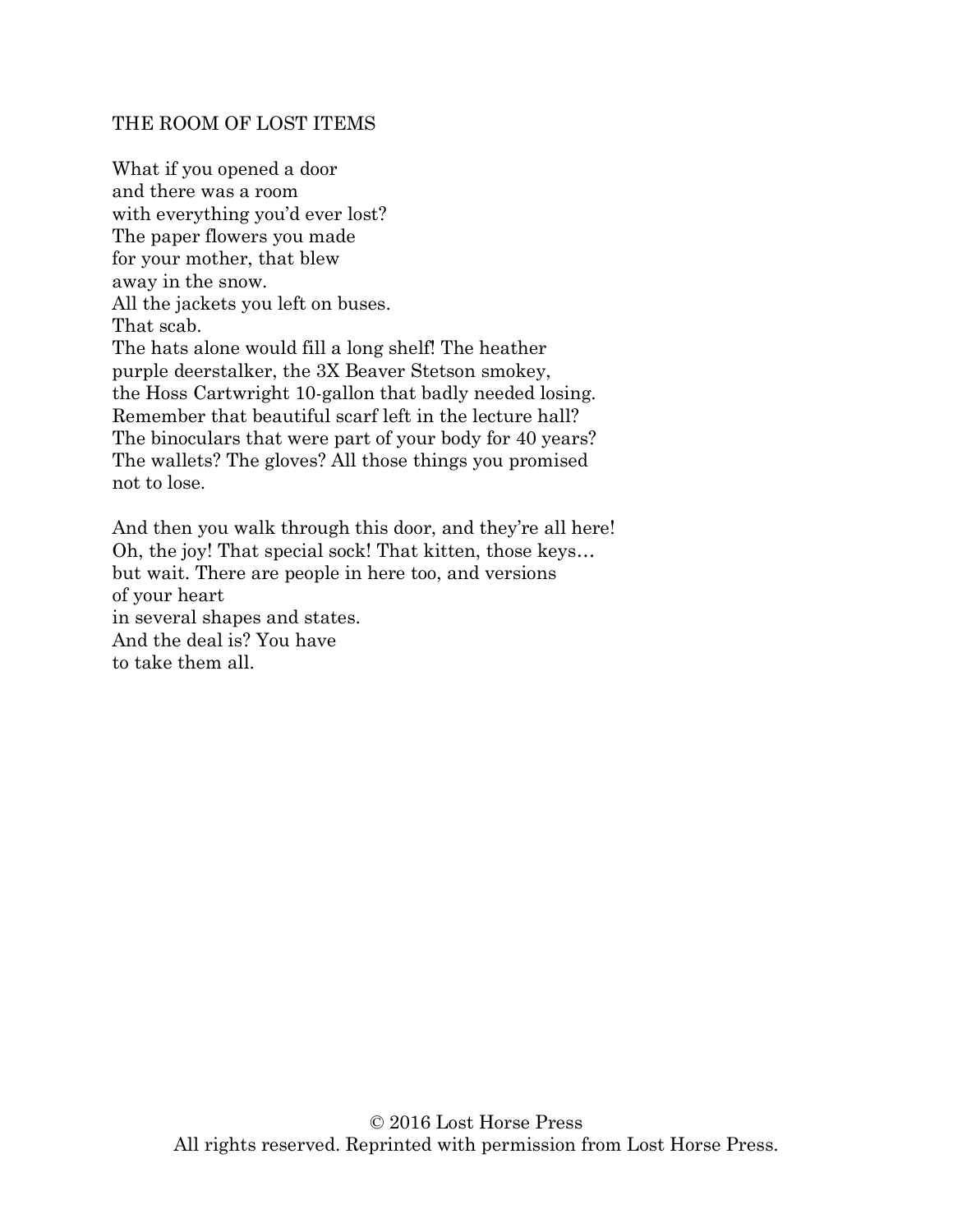## SACRAMENT (KITTY BRINGS SUPPER)

Band-tailed pigeons darken the sky this year, as they used to say about passenger pigeons. Flood through, oak to tall oak, stuffing acorns like popcorn. Then, disturbed by the slamming screen door, erupt again, snowing small white feathers.

Kitty mostly devils voles, leaves the birds alone, but has caught pigeons before. This one he brings inside, decorates the dining room like aftermath of a pillow fight.

After all that, eats just a bite, leaves the rest for me. A little more plucking, a bottle of Pinot Gris, a hot skillet: liver, heart, the gizzard with its acorns; big purple breast, plump little drumsticks, all with leeks and butter. Mmm, what a bird, the band-tail. *What a cat*.

P.S. Today, he catches a mole, half his size, and brings it to me. Thanks, Kitty: I'm good.